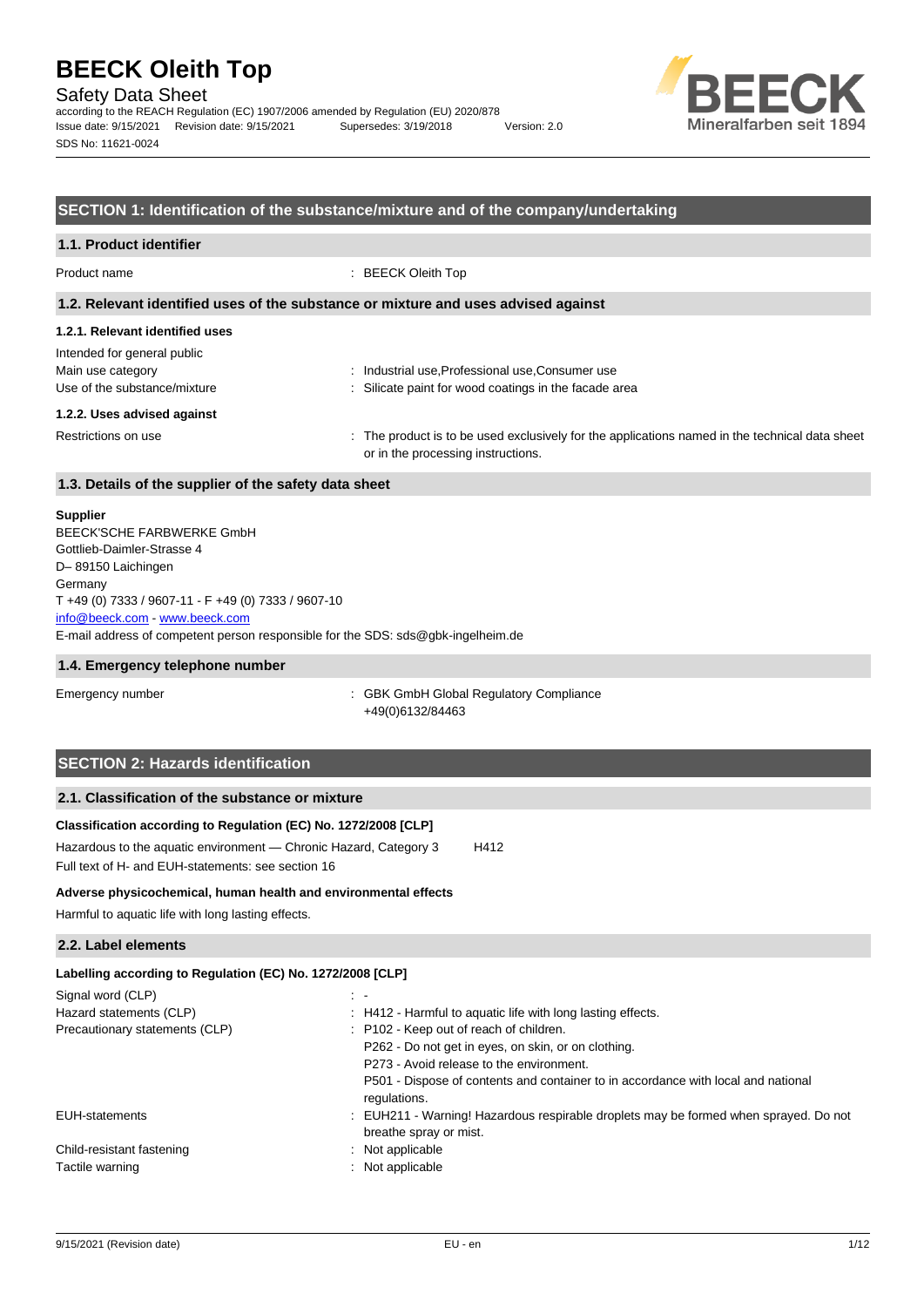Safety Data Sheet

according to the REACH Regulation (EC) 1907/2006 amended by Regulation (EU) 2020/878 SDS No: 11621-0024



## **2.3. Other hazards**

No additional information available

# **SECTION 3: Composition/information on ingredients**

# **3.1. Substances**

Not applicable

# **3.2. Mixtures**

| <b>Name</b>                                                  | <b>Product identifier</b>                                                                                                  | $\frac{1}{2}$                | <b>Classification according to</b><br><b>Regulation (EC) No. 1272/2008</b><br>[CLP]                                                                                                                                                                                                                                                |  |  |
|--------------------------------------------------------------|----------------------------------------------------------------------------------------------------------------------------|------------------------------|------------------------------------------------------------------------------------------------------------------------------------------------------------------------------------------------------------------------------------------------------------------------------------------------------------------------------------|--|--|
| Titanium dioxide<br>(Note 10)                                | CAS-No.: 13463-67-7<br>$\ge 5 - < 10$<br>EC-No.: 236-675-5<br>EC Index-No.: 022-006-00-2<br>REACH-no: 01-2119489379-<br>17 |                              | Carc. 2, H351                                                                                                                                                                                                                                                                                                                      |  |  |
| 3-iodo-2-propynyl butylcarbamate                             | CAS-No.: 55406-53-6<br>$\geq 0.3$                                                                                          |                              | Acute Tox. 4 (Oral), H302 (ATE=500<br>mg/kg bodyweight)<br>Acute Tox. 3 (Inhalation:dust, mist), H331<br>$(ATE=0.5 mg/l/4h)$<br>Eye Dam. 1, H318<br>Skin Sens. 1, H317<br>STOT RE 1, H372<br>Aquatic Acute 1, H400<br>Aquatic Chronic 1, H410                                                                                      |  |  |
| 1,2-benzisothiazol-3(2H)-one; 1,2-benzisothiazolin-3-<br>one | CAS-No.: 2634-33-5<br>EC-No.: 220-120-9                                                                                    | $\geq 0.0015 - \leq$<br>0.01 | Acute Tox. 4 (Oral), H302 (ATE=500<br>mg/kg bodyweight)<br>Skin Irrit. 2, H315<br>Eye Dam. 1, H318<br>Skin Sens. 1, H317<br>Aquatic Acute 1, H400                                                                                                                                                                                  |  |  |
| Pyrithione zinc                                              | CAS-No.: 13463-41-7<br>EC-No.: 236-671-3<br>REACH-no: 01-2119511196-<br>46                                                 | $\geq 0.0015 - c$<br>0.01    | Acute Tox. 3 (Oral), H301 (ATE=100<br>mg/kg bodyweight)<br>Acute Tox. 3 (Inhalation), H331 (ATE=0.5<br>mg/l/4h<br>Eye Dam. 1, H318<br>Aquatic Acute 1, H400 (M=100)<br>Aquatic Chronic 1, H410 (M=10)                                                                                                                              |  |  |
| 2-Octyl-2H-isothiazol-3-one                                  | CAS-No.: 26530-20-1<br>EC-No.: 247-761-7<br>EC Index-No.: 613-112-00-5                                                     | < 0.001                      | Acute Tox. 2 (Inhalation), H330<br>$(ATE=0.27 mg/l)$<br>Acute Tox. 3 (Dermal), H311 (ATE=311<br>mg/kg bodyweight)<br>Acute Tox. 3 (Oral), H301 (ATE=125<br>mg/kg bodyweight)<br>Skin Corr. 1, H314<br>Eye Dam. 1, H318<br>Skin Sens. 1A, H317<br>Aquatic Acute 1, H400 (M=100)<br>Aquatic Chronic 1, H410 (M=100)<br><b>EUH071</b> |  |  |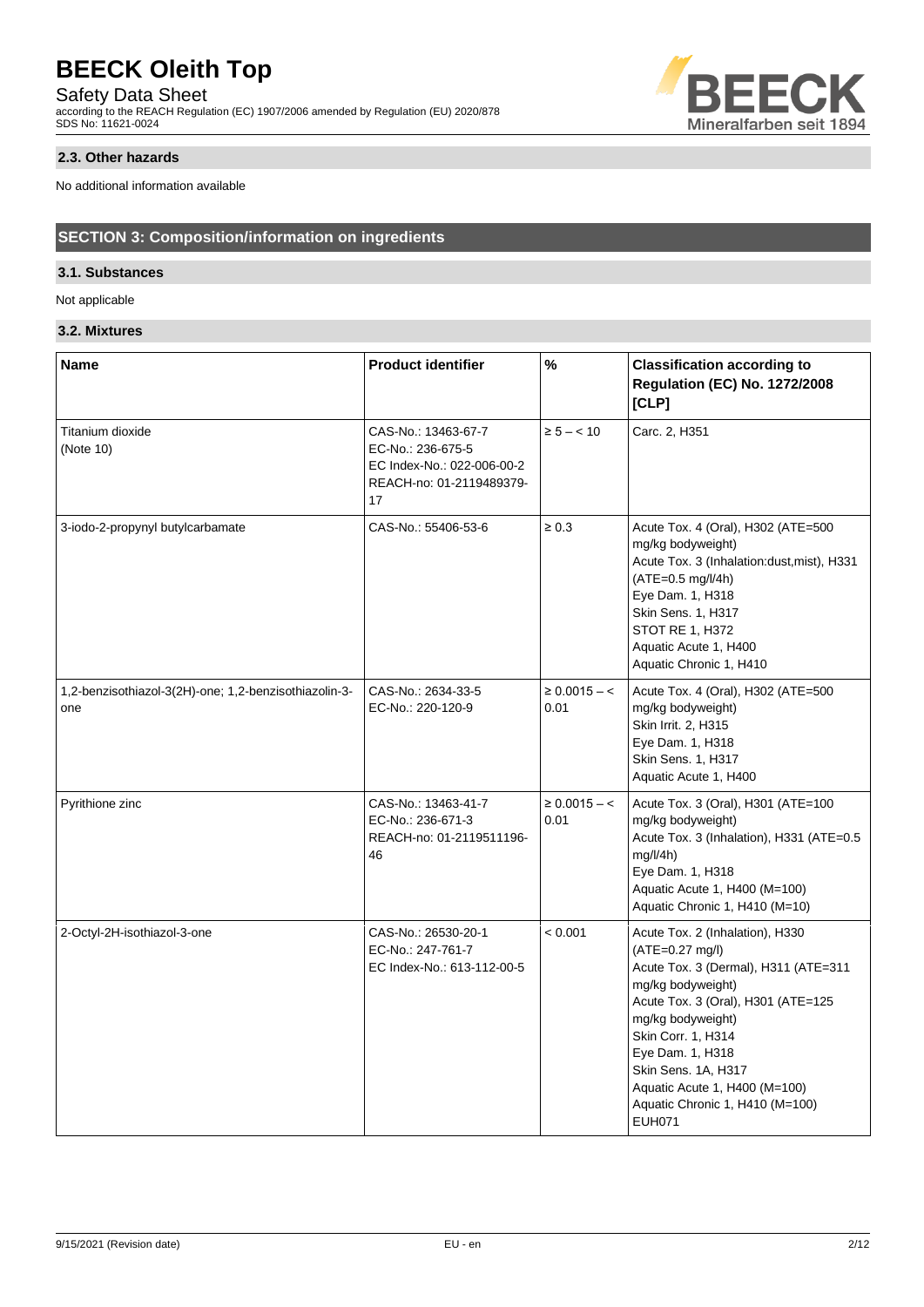# Safety Data Sheet

according to the REACH Regulation (EC) 1907/2006 amended by Regulation (EU) 2020/878 SDS No: 11621-0024



| <b>Name</b>                                                                                                                                     | <b>Product identifier</b>                                                                                | %       | <b>Classification according to</b><br><b>Regulation (EC) No. 1272/2008</b><br>[CLP]                                                                                                                                                                                                                                                   |
|-------------------------------------------------------------------------------------------------------------------------------------------------|----------------------------------------------------------------------------------------------------------|---------|---------------------------------------------------------------------------------------------------------------------------------------------------------------------------------------------------------------------------------------------------------------------------------------------------------------------------------------|
| Reaction mass of: 5-chloro-2-methyl-4-isothiazolin-3-<br>one [EC no. 247-500-7], and 2-methyl-2H -isothiazol-<br>3-one [EC no. 220-239-6] (3:1) | CAS-No.: 55965-84-9<br>EC-No.: 911-418-6<br>EC Index-No.: 613-167-00-5<br>REACH-no: 01-2120764691-<br>48 | < 0.001 | Acute Tox. 2 (Inhalation), H330<br>$(ATE=0.05 mg/l/4h)$<br>Acute Tox. 2 (Dermal), H310 (ATE=50<br>mg/kg bodyweight)<br>Acute Tox. 3 (Oral), H301 (ATE=100<br>mg/kg bodyweight)<br>Skin Corr. 1C, H314<br>Eye Dam. 1, H318<br>Skin Sens. 1A, H317<br>Aquatic Acute 1, H400 (M=100)<br>Aquatic Chronic 1, H410 (M=100)<br><b>EUH071</b> |

| <b>Specific concentration limits:</b>                                                                                                           |                                                                                                          |                                                                                                                                                                                                        |
|-------------------------------------------------------------------------------------------------------------------------------------------------|----------------------------------------------------------------------------------------------------------|--------------------------------------------------------------------------------------------------------------------------------------------------------------------------------------------------------|
| <b>Name</b>                                                                                                                                     | <b>Product identifier</b>                                                                                | <b>Specific concentration limits</b>                                                                                                                                                                   |
| 1,2-benzisothiazol-3(2H)-one; 1,2-benzisothiazolin-3-<br>one                                                                                    | CAS-No.: 2634-33-5<br>EC-No.: 220-120-9                                                                  | ( 0.05 ≤C < 100) Skin Sens. 1, H317                                                                                                                                                                    |
| 2-Octyl-2H-isothiazol-3-one                                                                                                                     | CAS-No.: 26530-20-1<br>EC-No.: 247-761-7<br>EC Index-No.: 613-112-00-5                                   | ( 0.0015 ≤C ≤ 100) Skin Sens. 1A, H317                                                                                                                                                                 |
| Reaction mass of: 5-chloro-2-methyl-4-isothiazolin-3-<br>one [EC no. 247-500-7], and 2-methyl-2H -isothiazol-<br>3-one [EC no. 220-239-6] (3:1) | CAS-No.: 55965-84-9<br>EC-No.: 911-418-6<br>EC Index-No.: 613-167-00-5<br>REACH-no: 01-2120764691-<br>48 | ( 0.0015 ≤C ≤ 100) Skin Sens. 1A, H317<br>0.06 ≤C < 0.6) Eye Irrit. 2, H319<br>( 0.06 ≤C < 0.6) Skin Irrit. 2, H315<br>$(0.6 \leq C \leq 100)$ Eye Dam. 1, H318<br>( 0.6 ≤C ≤ 100) Skin Corr. 1C, H314 |

Note 10 : The classification as a carcinogen by inhalation applies only to mixtures in powder form containing 1 % or more of titanium dioxide which is in the form of or incorporated in particles with aerodynamic diameter  $\leq 10$  µm. Full text of H- and EUH-statements: see section 16

# **SECTION 4: First aid measures**

### **4.1. Description of first aid measures**

| First-aid measures after inhalation   | : Remove person to fresh air and keep comfortable for breathing. |
|---------------------------------------|------------------------------------------------------------------|
| First-aid measures after skin contact | : Wash skin with plenty of water.                                |
| First-aid measures after eye contact  | $\therefore$ Rinse eyes with water as a precaution.              |
| First-aid measures after ingestion    | : Call a poison center or a doctor if you feel unwell.           |
|                                       |                                                                  |

# **4.2. Most important symptoms and effects, both acute and delayed**

No additional information available

# **4.3. Indication of any immediate medical attention and special treatment needed**

Treat symptomatically.

| <b>SECTION 5: Firefighting measures</b> |                                                  |
|-----------------------------------------|--------------------------------------------------|
| 5.1. Extinguishing media                |                                                  |
| Suitable extinguishing media            | : Water spray. Dry powder. Foam. Carbon dioxide. |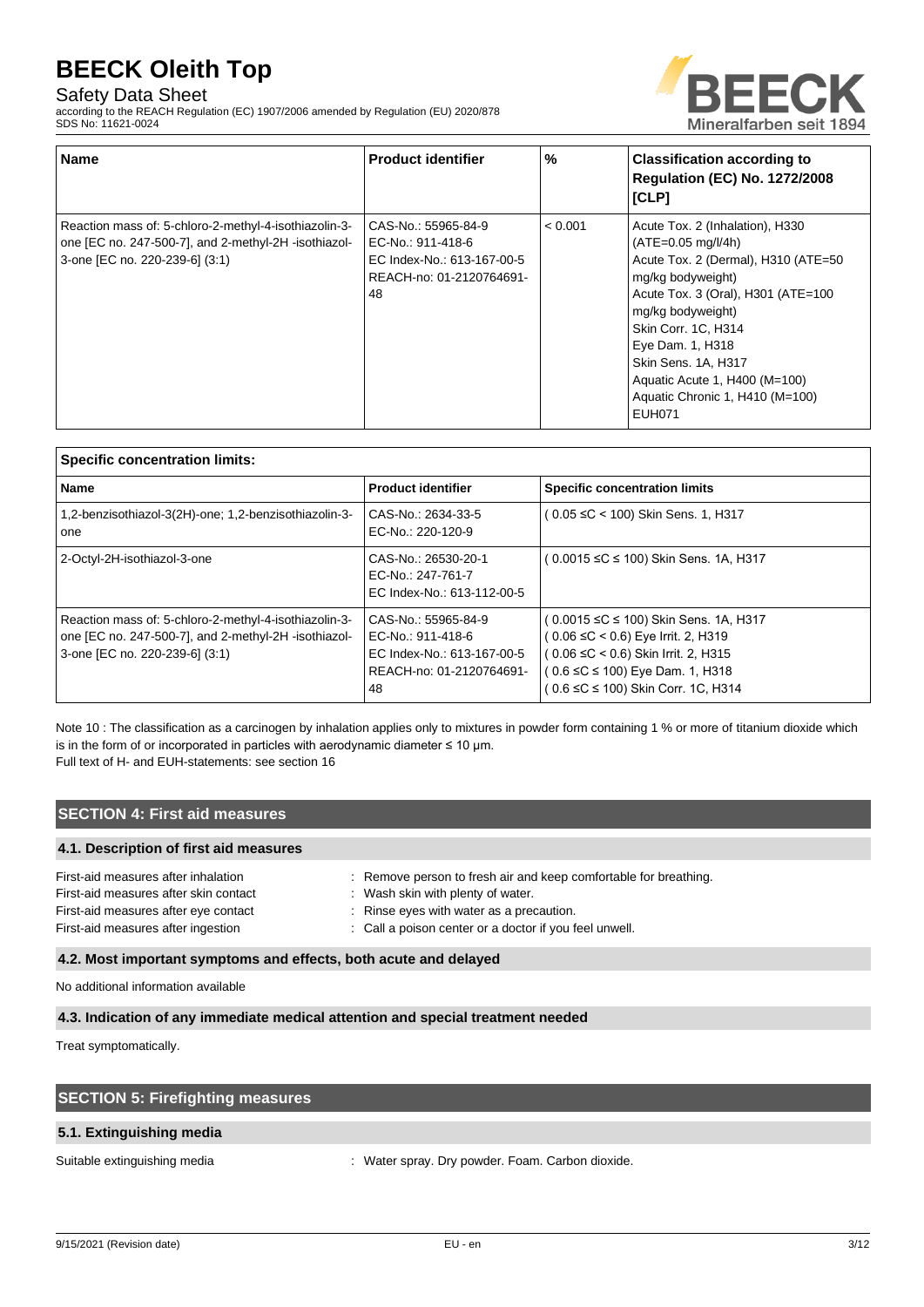Safety Data Sheet

according to the REACH Regulation (EC) 1907/2006 amended by Regulation (EU) 2020/878 SDS No: 11621-0024



## **5.2. Special hazards arising from the substance or mixture**

| Hazardous decomposition products in case of fire | Toxic fumes may be released. |
|--------------------------------------------------|------------------------------|
|                                                  |                              |

## **5.3. Advice for firefighters**

Protection during firefighting **interval to a statempt to take action without suitable protective equipment. Self-contained** breathing apparatus. Complete protective clothing.

# **SECTION 6: Accidental release measures**

| 6.1. Personal precautions, protective equipment and emergency procedures |                                                                                                                                                                |  |  |
|--------------------------------------------------------------------------|----------------------------------------------------------------------------------------------------------------------------------------------------------------|--|--|
| 6.1.1. For non-emergency personnel                                       |                                                                                                                                                                |  |  |
| Emergency procedures                                                     | : Ventilate spillage area.                                                                                                                                     |  |  |
| 6.1.2. For emergency responders                                          |                                                                                                                                                                |  |  |
| Protective equipment                                                     | : Do not attempt to take action without suitable protective equipment. For further information<br>refer to section 8: "Exposure controls/personal protection". |  |  |
| 6.2. Environmental precautions                                           |                                                                                                                                                                |  |  |
| Avoid release to the environment.                                        |                                                                                                                                                                |  |  |
| 6.3. Methods and material for containment and cleaning up                |                                                                                                                                                                |  |  |
| Methods for cleaning up<br>Other information                             | : Take up liquid spill into absorbent material.<br>: Dispose of materials or solid residues at an authorized site.                                             |  |  |

### **6.4. Reference to other sections**

For further information refer to section 13.

| <b>SECTION 7: Handling and storage</b>                            |                                                                                                                                                                                              |  |  |
|-------------------------------------------------------------------|----------------------------------------------------------------------------------------------------------------------------------------------------------------------------------------------|--|--|
| 7.1. Precautions for safe handling                                |                                                                                                                                                                                              |  |  |
| Precautions for safe handling<br>Hygiene measures                 | : Ensure good ventilation of the work station. Wear personal protective equipment.<br>: Do not eat, drink or smoke when using this product. Always wash hands after handling the<br>product. |  |  |
| 7.2. Conditions for safe storage, including any incompatibilities |                                                                                                                                                                                              |  |  |
| Storage conditions<br>Storage temperature                         | : Store in a well-ventilated place. Keep cool. Keep out of frost.<br>: $5-25$ °C                                                                                                             |  |  |

## **7.3. Specific end use(s)**

See Section 1.

# **SECTION 8: Exposure controls/personal protection**

### **8.1. Control parameters**

### **8.1.1 National occupational exposure and biological limit values**

No additional information available

### **8.1.2. Recommended monitoring procedures**

No additional information available

### **8.1.3. Air contaminants formed**

No additional information available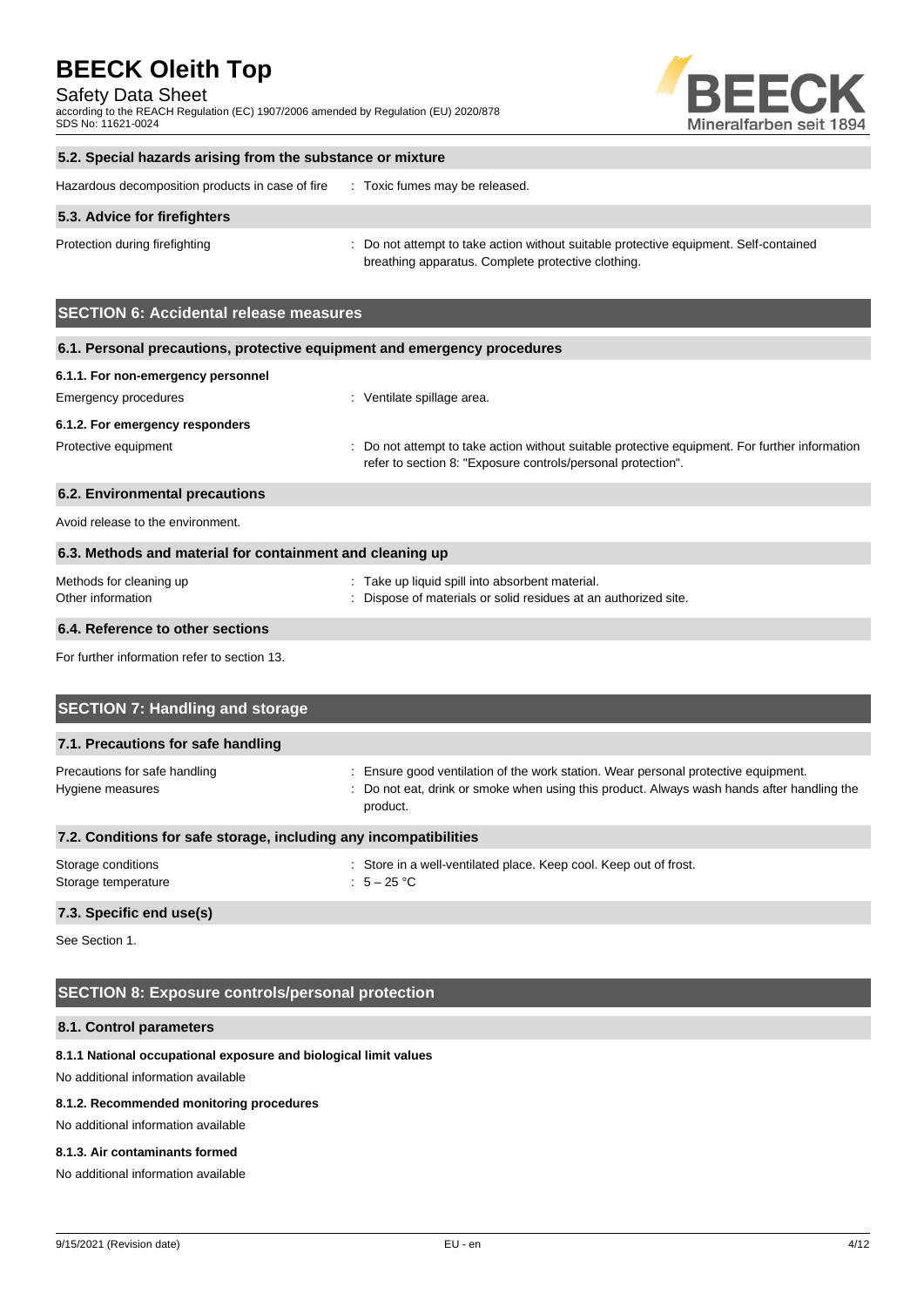# Safety Data Sheet

according to the REACH Regulation (EC) 1907/2006 amended by Regulation (EU) 2020/878 SDS No: 11621-0024



### **8.1.4. DNEL and PNEC**

No additional information available

### **8.1.5. Control banding**

No additional information available

### **8.2. Exposure controls**

#### **8.2.1. Appropriate engineering controls**

### **Appropriate engineering controls:**

Ensure good ventilation of the work station.

### **8.2.2. Personal protection equipment**

**Personal protective equipment symbol(s):**



### **8.2.2.1. Eye and face protection**

**Eye protection:** Safety glasses

**8.2.2.2. Skin protection**

**Skin and body protection:** Wear suitable protective clothing

**Hand protection:** Protective gloves

### **8.2.2.3. Respiratory protection**

#### **Respiratory protection:**

In case of insufficient ventilation, wear suitable respiratory equipment

#### **8.2.2.4. Thermal hazards**

No additional information available

#### **8.2.3. Environmental exposure controls**

### **Environmental exposure controls:**

Avoid release to the environment.

## **SECTION 9: Physical and chemical properties**

# **9.1. Information on basic physical and chemical properties**

| Physical state              | Liquid         |
|-----------------------------|----------------|
| Colour                      | White, toned.  |
| Odour                       | Mild.          |
| Odour threshold             | Not available  |
| Melting point               | Not available  |
| Freezing point              | Not available  |
| Boiling point               | Not available  |
| Flammability                | Not applicable |
| <b>Explosive limits</b>     | Not available  |
| Lower explosive limit (LEL) | Not available  |
| Upper explosive limit (UEL) | Not available  |
| Flash point                 | Not available  |
| Auto-ignition temperature   | Not available  |
| Decomposition temperature   | Not available  |
| рH                          | : 11           |
| Viscosity, kinematic        | Not available  |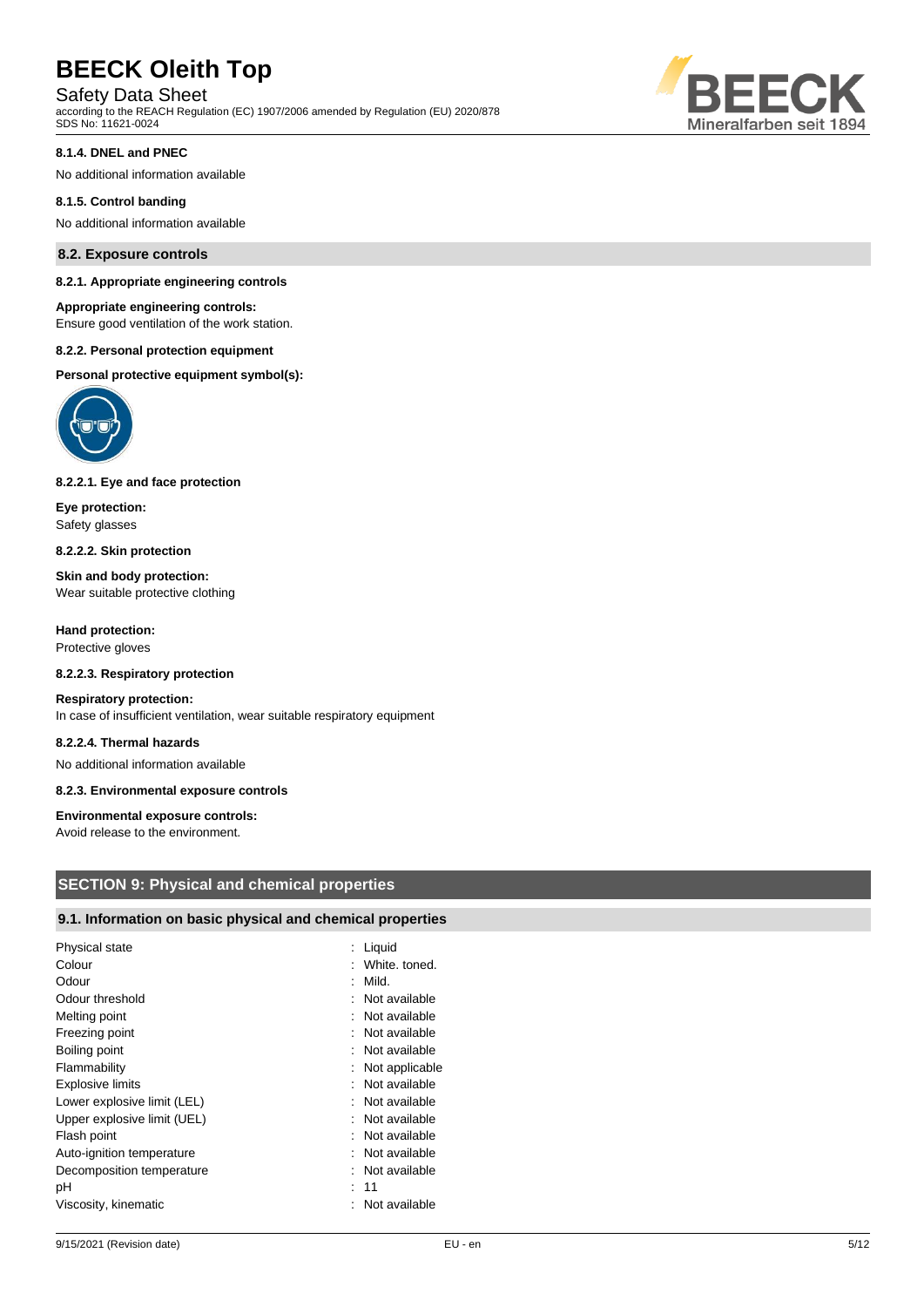# Safety Data Sheet

according to the REACH Regulation (EC) 1907/2006 amended by Regulation (EU) 2020/878 SDS No: 11621-0024



| Viscosity, dynamic                              | 4500 mPa-s     |
|-------------------------------------------------|----------------|
| Solubility                                      | Not available  |
| Partition coefficient n-octanol/water (Log Kow) | Not available  |
| Vapour pressure                                 | Not available  |
| Vapour pressure at 50 °C                        | Not available  |
| Density                                         | 1.40 $q/cm^3$  |
| Relative density                                | Not available  |
| Relative vapour density at 20 °C                | Not available  |
| Particle size                                   | Not applicable |
| Particle size distribution                      | Not applicable |
| Particle shape                                  | Not applicable |
| Particle aspect ratio                           | Not applicable |
| Particle aggregation state                      | Not applicable |
| Particle agglomeration state                    | Not applicable |
| Particle specific surface area                  | Not applicable |
| Particle dustiness                              | Not applicable |

# **9.2. Other information**

### **9.2.1. Information with regard to physical hazard classes**

No additional information available

### **9.2.2. Other safety characteristics**

VOC content : ≤ 1 g/l

# **SECTION 10: Stability and reactivity**

## **10.1. Reactivity**

The product is non-reactive under normal conditions of use, storage and transport.

### **10.2. Chemical stability**

Stable under normal conditions.

### **10.3. Possibility of hazardous reactions**

No dangerous reactions known under normal conditions of use.

### **10.4. Conditions to avoid**

None under recommended storage and handling conditions (see section 7).

### **10.5. Incompatible materials**

No additional information available

### **10.6. Hazardous decomposition products**

Under normal conditions of storage and use, hazardous decomposition products should not be produced.

# **SECTION 11: Toxicological information**

## **11.1. Information on hazard classes as defined in Regulation (EC) No 1272/2008**

| Acute toxicity (oral)       | : Not classified |
|-----------------------------|------------------|
| Acute toxicity (dermal)     | : Not classified |
| Acute toxicity (inhalation) | : Not classified |

**Reaction mass of: 5-chloro-2-methyl-4-isothiazolin-3-one [EC no. 247-500-7], and 2-methyl-2H -isothiazol-3-one [EC no. 220-239-6] (3:1) (55965-84-9)**

| ATE CLP (oral)   | 100 mg/kg bodyweight |
|------------------|----------------------|
| ATE CLP (dermal) | 50 mg/kg bodyweight  |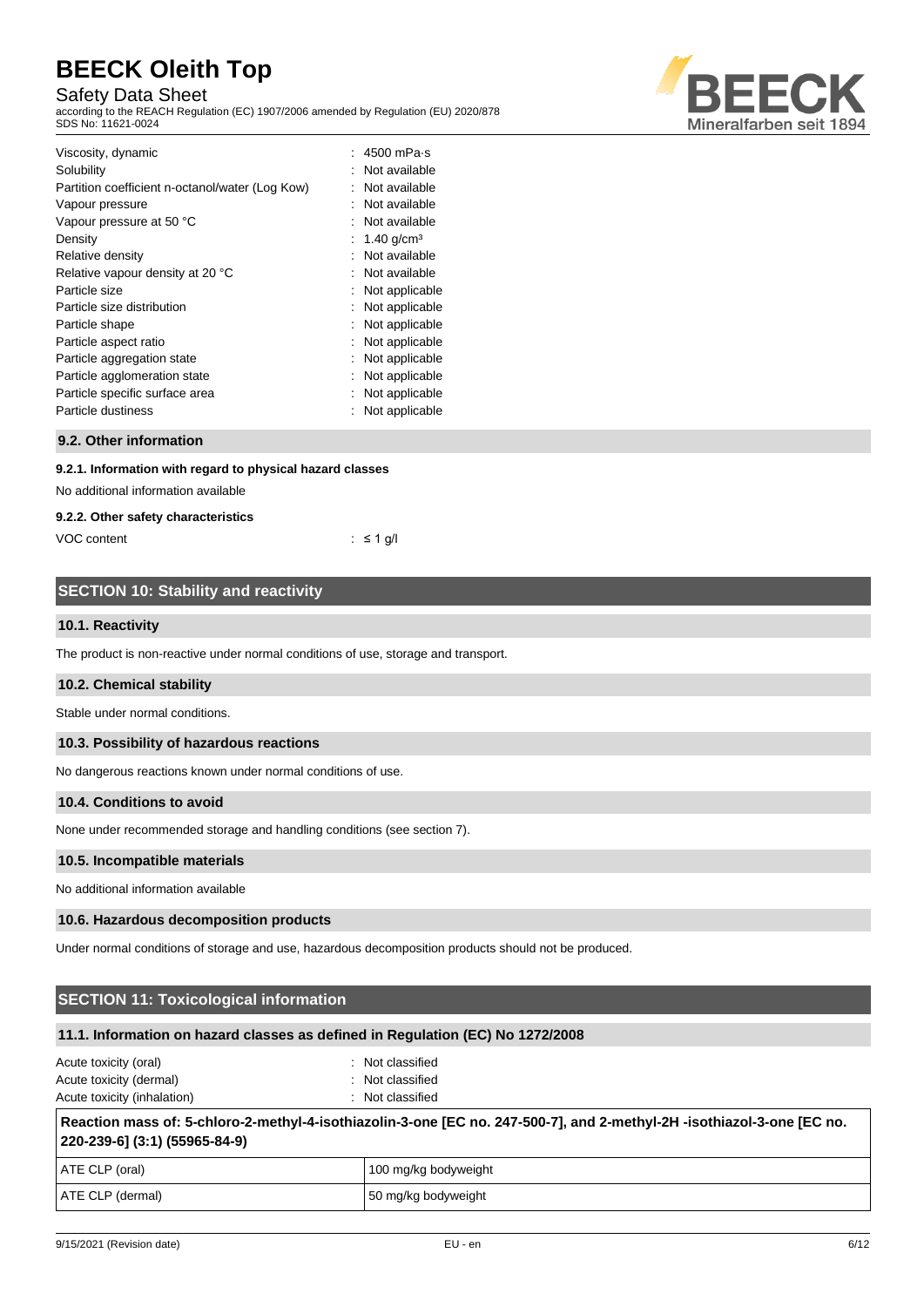Safety Data Sheet

according to the REACH Regulation (EC) 1907/2006 amended by Regulation (EU) 2020/878 SDS No: 11621-0024



| 220-239-6] (3:1) (55965-84-9)                                        | Reaction mass of: 5-chloro-2-methyl-4-isothiazolin-3-one [EC no. 247-500-7], and 2-methyl-2H -isothiazol-3-one [EC no. |  |
|----------------------------------------------------------------------|------------------------------------------------------------------------------------------------------------------------|--|
| ATE CLP (gases)                                                      | 100 ppmv/4h                                                                                                            |  |
| ATE CLP (vapours)                                                    | 0.5 mg/l/4h                                                                                                            |  |
| ATE CLP (dust, mist)                                                 | 0.05 mg/l/4h                                                                                                           |  |
| 1,2-benzisothiazol-3(2H)-one; 1,2-benzisothiazolin-3-one (2634-33-5) |                                                                                                                        |  |
| ATE CLP (oral)                                                       | 500 mg/kg bodyweight                                                                                                   |  |
| <b>Pyrithione zinc (13463-41-7)</b>                                  |                                                                                                                        |  |
| ATE CLP (oral)                                                       | 100 mg/kg bodyweight                                                                                                   |  |
| ATE CLP (gases)                                                      | 700 ppmv/4h                                                                                                            |  |
| ATE CLP (vapours)                                                    | 3 mg/l/4h                                                                                                              |  |
| ATE CLP (dust, mist)                                                 | 0.5 mg/l/4h                                                                                                            |  |
| 2-Octyl-2H-isothiazol-3-one (26530-20-1)                             |                                                                                                                        |  |
| LD50 oral                                                            | 355 mg/kg                                                                                                              |  |
| LD50 dermal                                                          | 311 mg/kg                                                                                                              |  |
| LC50 Inhalation - Rat (Dust/Mist)                                    | 0.586 mg/l/4h                                                                                                          |  |
| ATE CLP (oral)                                                       | 125 mg/kg bodyweight                                                                                                   |  |
| ATE CLP (dermal)                                                     | 311 mg/kg bodyweight                                                                                                   |  |
| ATE CLP (gases)                                                      | 100 ppmv/4h                                                                                                            |  |
| ATE CLP (vapours)                                                    | 0.5 mg/l/4h                                                                                                            |  |
| ATE CLP (dust, mist)                                                 | 0.27 mg/l                                                                                                              |  |
| 3-iodo-2-propynyl butylcarbamate (55406-53-6)                        |                                                                                                                        |  |
| ATE CLP (oral)                                                       | 500 mg/kg bodyweight                                                                                                   |  |
| ATE CLP (dust, mist)                                                 | 0.5 mg/l/4h                                                                                                            |  |
| Skin corrosion/irritation                                            | Not classified                                                                                                         |  |
| Serious eye damage/irritation                                        | pH: 11<br>Not classified                                                                                               |  |
| Respiratory or skin sensitisation                                    | pH: 11<br>Not classified                                                                                               |  |
| Germ cell mutagenicity                                               | Not classified                                                                                                         |  |
| Carcinogenicity                                                      | Not classified.                                                                                                        |  |
| Titanium dioxide (13463-67-7)                                        |                                                                                                                        |  |
| IARC group                                                           | 2B - Possibly carcinogenic to humans                                                                                   |  |
| Reproductive toxicity<br>÷                                           | Not classified                                                                                                         |  |
| STOT-single exposure                                                 | Not classified                                                                                                         |  |
| STOT-repeated exposure                                               | Not classified                                                                                                         |  |
| 3-iodo-2-propynyl butylcarbamate (55406-53-6)                        |                                                                                                                        |  |
| STOT-repeated exposure                                               | Causes damage to organs through prolonged or repeated exposure.                                                        |  |
| Aspiration hazard                                                    | Not classified                                                                                                         |  |
| 11.2. Information on other hazarde                                   |                                                                                                                        |  |

# **11.2. Information on other hazards**

No additional information available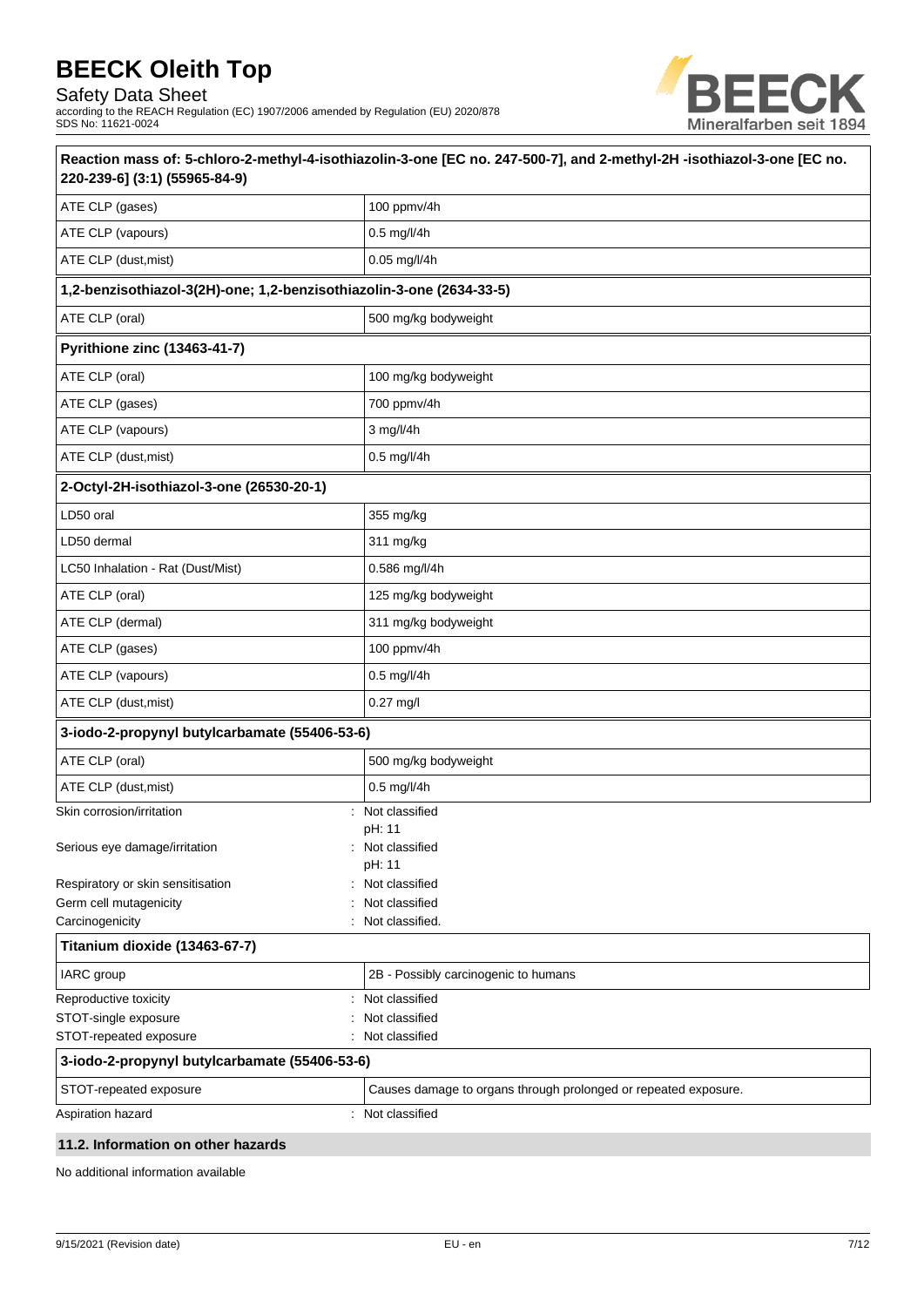Safety Data Sheet

according to the REACH Regulation (EC) 1907/2006 amended by Regulation (EU) 2020/878 SDS No: 11621-0024



# **SECTION 12: Ecological information**

# **12.1. Toxicity**

| : Harmful to aquatic life with long lasting effects. |
|------------------------------------------------------|
|                                                      |
|                                                      |
|                                                      |
| : Not classified                                     |
| : Harmful to aquatic life with long lasting effects. |
|                                                      |

| LC50 fish 1                        | $0.047$ mg/         |
|------------------------------------|---------------------|
| EC50 - Other aquatic organisms [1] | 0.18 mg/l waterflea |
| I NOEC chronic fish                | $0.012$ mg/l        |

## **12.2. Persistence and degradability**

No additional information available

## **12.3. Bioaccumulative potential**

| 2-Octyl-2H-isothiazol-3-one (26530-20-1) |     |
|------------------------------------------|-----|
| Log Pow                                  | 2.9 |
|                                          |     |

### **12.4. Mobility in soil**

No additional information available

## **12.5. Results of PBT and vPvB assessment**

No additional information available

## **12.6. Endocrine disrupting properties**

No additional information available

# **12.7. Other adverse effects**

No additional information available

| <b>SECTION 13: Disposal considerations</b>                   |                                                                                                                                                                              |
|--------------------------------------------------------------|------------------------------------------------------------------------------------------------------------------------------------------------------------------------------|
| 13.1. Waste treatment methods                                |                                                                                                                                                                              |
| Waste treatment methods<br>European List of Waste (LoW) code | : Dispose of contents/container in accordance with licensed collector's sorting instructions.<br>: 08 01 12 - waste paint and varnish other than those mentioned in 08 01 11 |

# **SECTION 14: Transport information**

| In accordance with ADR / IMDG / IATA / ADN / RID |               |               |               |               |
|--------------------------------------------------|---------------|---------------|---------------|---------------|
| <b>ADR</b>                                       | <b>IMDG</b>   | <b>IATA</b>   | <b>ADN</b>    | <b>RID</b>    |
| 14.1. UN number or ID number                     |               |               |               |               |
| Not regulated                                    | Not regulated | Not regulated | Not regulated | Not regulated |
| 14.2. UN proper shipping name                    |               |               |               |               |
| Not regulated                                    | Not regulated | Not regulated | Not regulated | Not regulated |
| 14.3. Transport hazard class(es)                 |               |               |               |               |
| Not regulated                                    | Not regulated | Not regulated | Not regulated | Not regulated |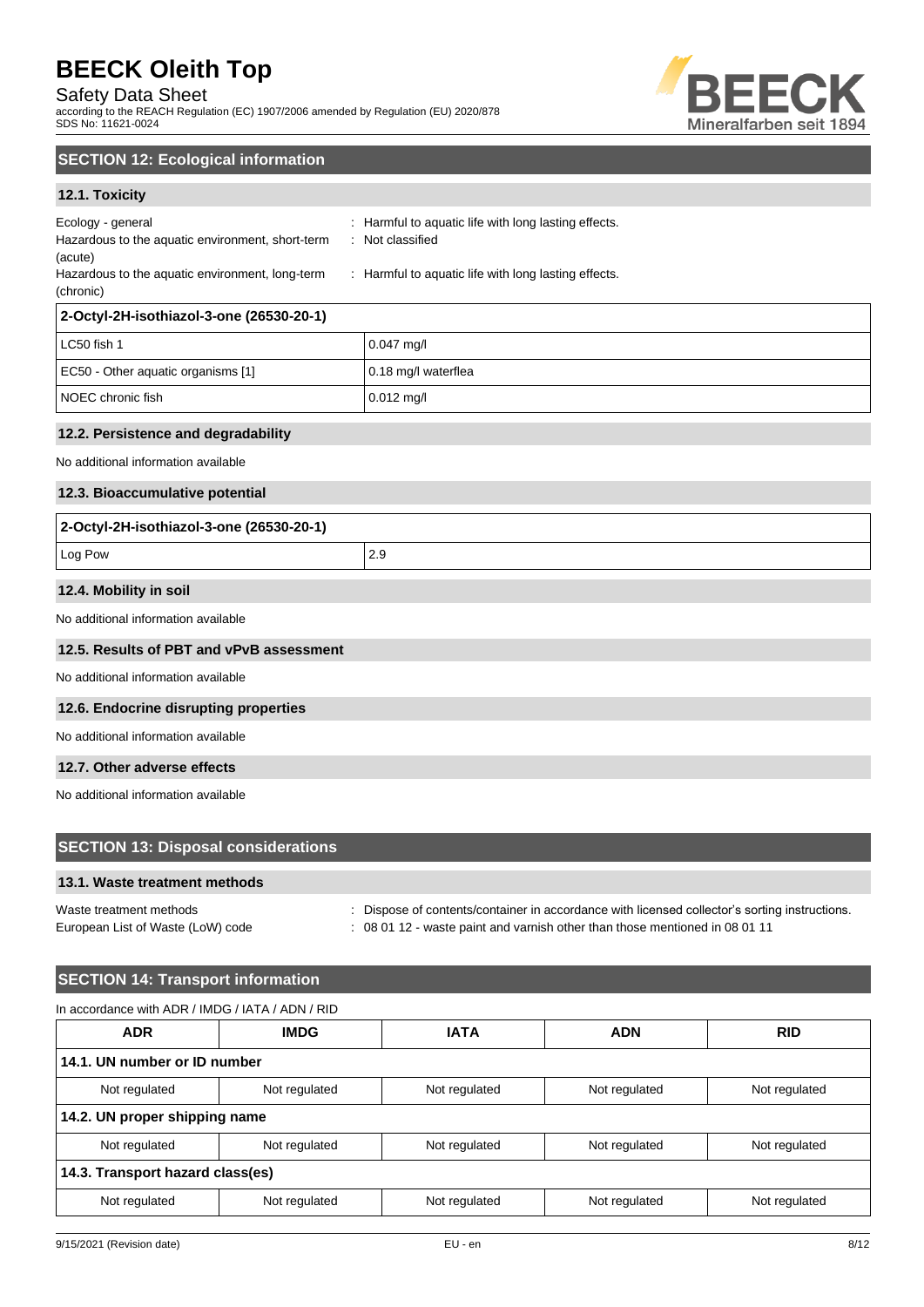# Safety Data Sheet

according to the REACH Regulation (EC) 1907/2006 amended by Regulation (EU) 2020/878 SDS No: 11621-0024



| <b>ADR</b>                             | <b>IMDG</b>   | <b>IATA</b>   | <b>ADN</b>    | <b>RID</b>    |
|----------------------------------------|---------------|---------------|---------------|---------------|
| 14.4. Packing group                    |               |               |               |               |
| Not regulated                          | Not regulated | Not regulated | Not regulated | Not regulated |
| 14.5. Environmental hazards            |               |               |               |               |
| Not regulated                          | Not regulated | Not regulated | Not regulated | Not regulated |
| No supplementary information available |               |               |               |               |

### **14.6. Special precautions for user**

## **Overland transport**

Not regulated

### **Transport by sea**

Not regulated

**Air transport** Not regulated

#### **Inland waterway transport** Not regulated

**Rail transport**

Not regulated

### **14.7. Maritime transport in bulk according to IMO instruments**

Not applicable

# **SECTION 15: Regulatory information**

### **15.1. Safety, health and environmental regulations/legislation specific for the substance or mixture**

### **15.1.1. EU-Regulations**

Contains no REACH substances with Annex XVII restrictions

Contains no substance on the REACH candidate list ≥ 0,1 % / SCL

Contains no REACH Annex XIV substances

Contains no substance subject to Regulation (EU) No 649/2012 of the European Parliament and of the Council of 4 July 2012 concerning the export and import of hazardous chemicals.

Contains no substance subject to Regulation (EU) No 2019/1021 of the European Parliament and of the Council of 20 June 2019 on persistent organic pollutants

Contains no substance subject to Regulation (EU) 2019/1148 of the European Parliament and of the Council of 20 June 2019 on the marketing and use of explosives precursors.

VOC content : ≤ 1 g/l

### **15.1.2. National regulations**

No additional information available

### **15.2. Chemical safety assessment**

No chemical safety assessment has been carried out

# **SECTION 16: Other information**

| Abbreviations and acronyms: |                                                                                                 |  |
|-----------------------------|-------------------------------------------------------------------------------------------------|--|
| <b>ADN</b>                  | European Agreement concerning the International Carriage of Dangerous Goods by Inland Waterways |  |
| <b>ADR</b>                  | European Agreement concerning the International Carriage of Dangerous Goods by Road             |  |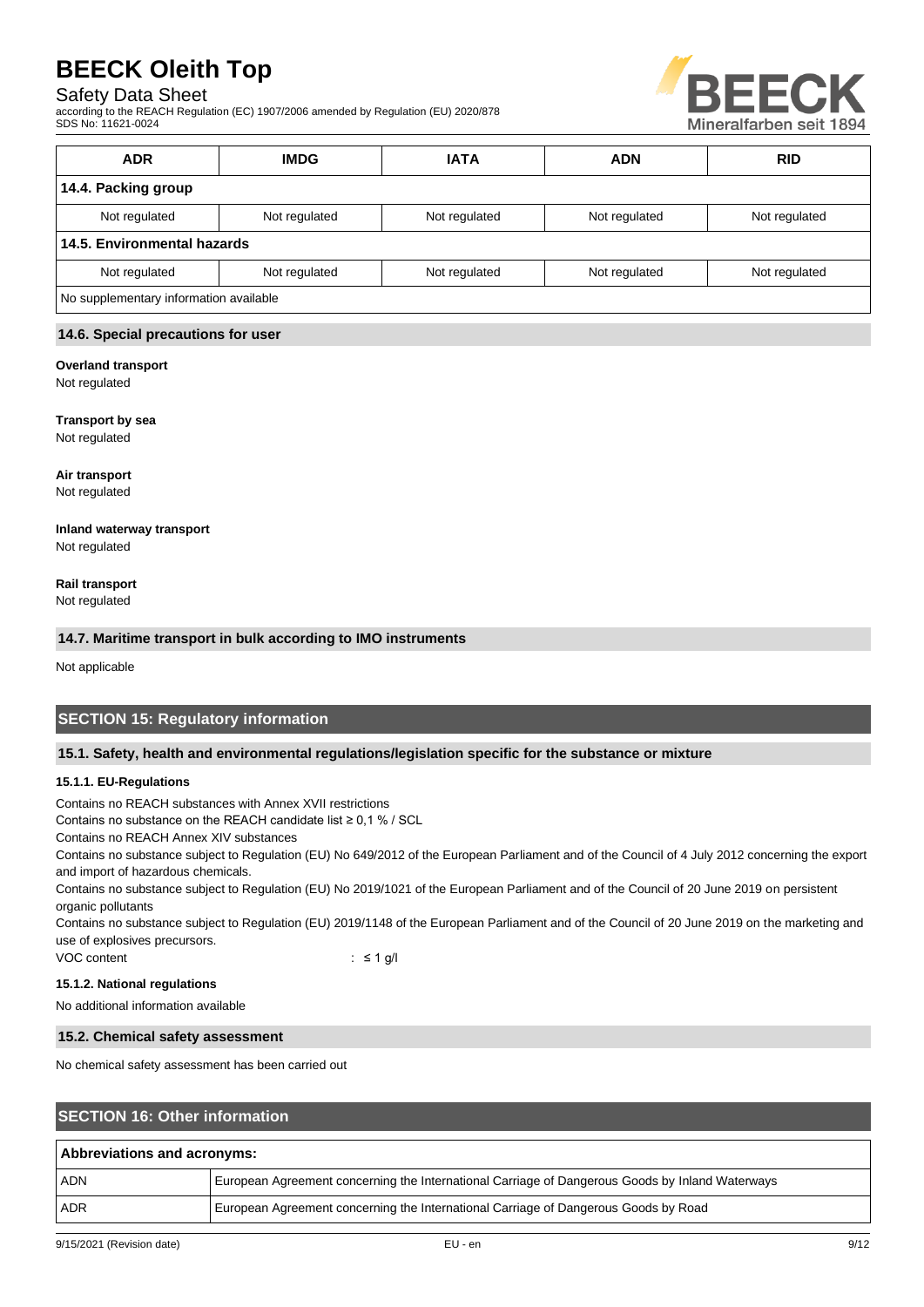Safety Data Sheet

according to the REACH Regulation (EC) 1907/2006 amended by Regulation (EU) 2020/878 SDS No: 11621-0024



| Abbreviations and acronyms: |                                                                                                     |  |  |
|-----------------------------|-----------------------------------------------------------------------------------------------------|--|--|
| ATE                         | <b>Acute Toxicity Estimate</b>                                                                      |  |  |
| <b>BCF</b>                  | <b>Bioconcentration factor</b>                                                                      |  |  |
| <b>BLV</b>                  | Biological limit value                                                                              |  |  |
| <b>BOD</b>                  | Biochemical oxygen demand (BOD)                                                                     |  |  |
| COD                         | Chemical oxygen demand (COD)                                                                        |  |  |
| <b>DMEL</b>                 | Derived Minimal Effect level                                                                        |  |  |
| <b>DNEL</b>                 | Derived-No Effect Level                                                                             |  |  |
| EC-No.                      | European Community number                                                                           |  |  |
| <b>EC50</b>                 | Median effective concentration                                                                      |  |  |
| EN                          | European Standard                                                                                   |  |  |
| <b>IARC</b>                 | International Agency for Research on Cancer                                                         |  |  |
| <b>IATA</b>                 | International Air Transport Association                                                             |  |  |
| <b>IMDG</b>                 | International Maritime Dangerous Goods                                                              |  |  |
| <b>LC50</b>                 | Median lethal concentration                                                                         |  |  |
| LD50                        | Median lethal dose                                                                                  |  |  |
| <b>LOAEL</b>                | Lowest Observed Adverse Effect Level                                                                |  |  |
| <b>NOAEC</b>                | No-Observed Adverse Effect Concentration                                                            |  |  |
| <b>NOAEL</b>                | No-Observed Adverse Effect Level                                                                    |  |  |
| <b>NOEC</b>                 | No-Observed Effect Concentration                                                                    |  |  |
| OECD                        | Organisation for Economic Co-operation and Development                                              |  |  |
| <b>OEL</b>                  | Occupational Exposure Limit                                                                         |  |  |
| <b>PBT</b>                  | <b>Persistent Bioaccumulative Toxic</b>                                                             |  |  |
| <b>PNEC</b>                 | <b>Predicted No-Effect Concentration</b>                                                            |  |  |
| <b>RID</b>                  | Regulations concerning the International Carriage of Dangerous Goods by Rail                        |  |  |
| <b>SDS</b>                  | Safety Data Sheet                                                                                   |  |  |
| <b>STP</b>                  | Sewage treatment plant                                                                              |  |  |
| ThOD                        | Theoretical oxygen demand (ThOD)                                                                    |  |  |
| <b>TLM</b>                  | Median Tolerance Limit                                                                              |  |  |
| VOC                         | Volatile Organic Compounds                                                                          |  |  |
| CAS-No.                     | <b>Chemical Abstract Service number</b>                                                             |  |  |
| N.O.S.                      | Not Otherwise Specified                                                                             |  |  |
| vPvB                        | Very Persistent and Very Bioaccumulative                                                            |  |  |
| ED                          | Endocrine disrupting properties                                                                     |  |  |
| <b>DOT</b>                  | Department of Transport                                                                             |  |  |
| <b>TDG</b>                  | <b>Transportation of Dangerous Goods</b>                                                            |  |  |
| <b>REACH</b>                | Registration, Evaluation, Authorisation and Restriction of Chemicals Regulation (EC) No 1907/2006   |  |  |
| GHS                         | Globally Harmonized System of Classification, Labelling and Packaging of Chemicals                  |  |  |
| CAS                         | CAS (Chemical Abstracts Service) number                                                             |  |  |
| <b>IBC-Code</b>             | International Code for the Construction and Equipment of Ships carrying Dangerous Chemicals in Bulk |  |  |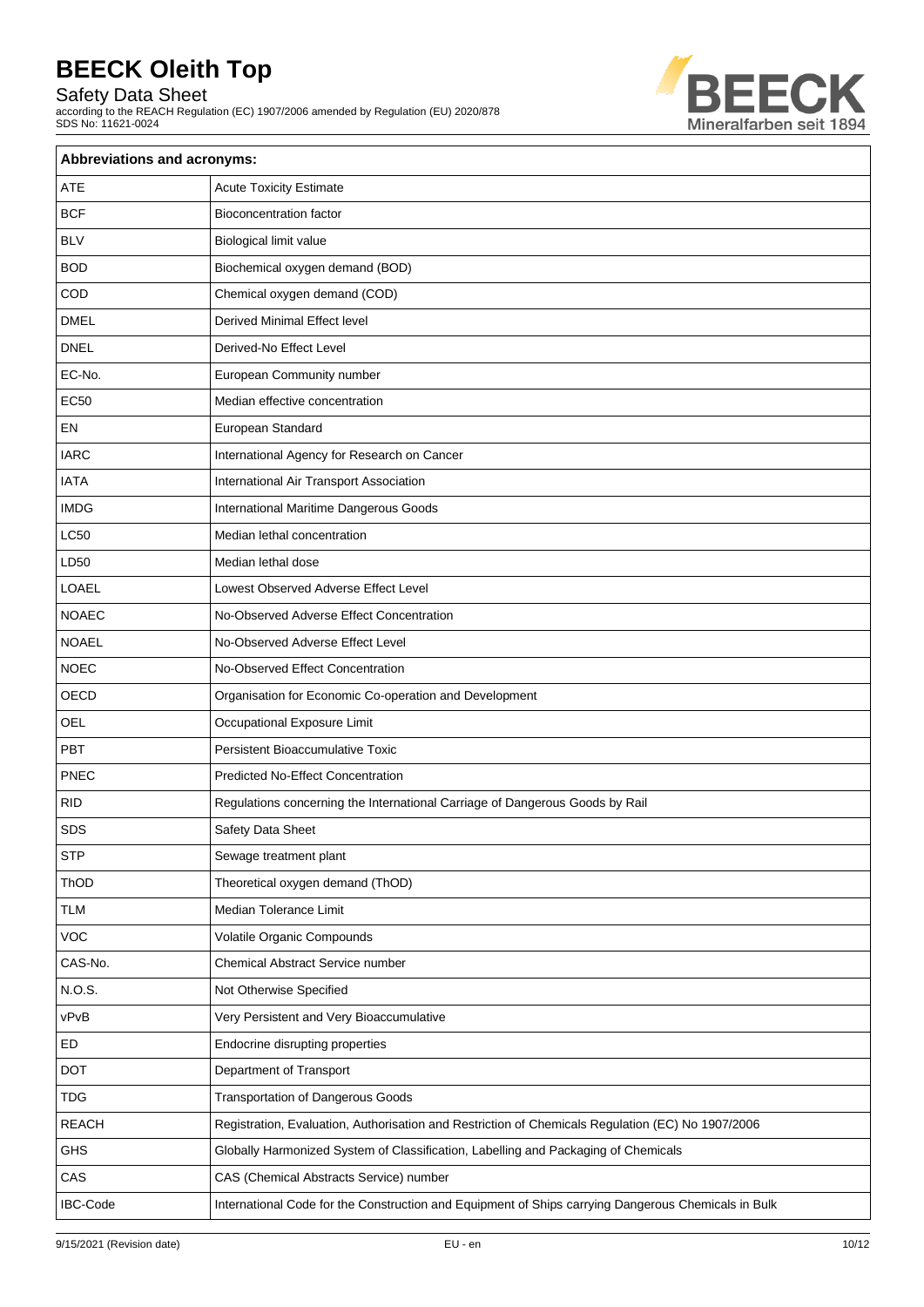Safety Data Sheet

according to the REACH Regulation (EC) 1907/2006 amended by Regulation (EU) 2020/878 SDS No: 11621-0024



| Abbreviations and acronyms:                    |                                                                                   |  |
|------------------------------------------------|-----------------------------------------------------------------------------------|--|
| <b>CLP</b>                                     | Classification Labelling Packaging Regulation; Regulation (EC) No 1272/2008       |  |
| MARPOL 73/78                                   | MARPOL 73/78: International Convention for the Prevention of Pollution From Ships |  |
| ADG<br>Transport of Australian Dangerous Goods |                                                                                   |  |

Other information **interest and the regular**  $\cdot$  Data of sections 4 to 8, as well as 10 to 12, do partly not refer to the use and the regular employing of the product (in this sense consult information on use and on product), but to liberation of major amounts in case of accidents and irregularities. The information describes exclusively the safety requirements for the product(s) and is based on the present level of our knowledge. The delivery specifications are contained in the corresponding product sheet. This data does not constitute a guarantee for the characteristics of the product(s) as defined by the legal warranty regulations.

| Full text of H- and EUH-statements:    |                                                                                                  |  |  |
|----------------------------------------|--------------------------------------------------------------------------------------------------|--|--|
| Acute Tox. 2 (Dermal)                  | Acute toxicity (dermal), Category 2                                                              |  |  |
| Acute Tox. 2 (Inhalation)              | Acute toxicity (inhal.), Category 2                                                              |  |  |
| Acute Tox. 3 (Dermal)                  | Acute toxicity (dermal), Category 3                                                              |  |  |
| Acute Tox. 3 (Inhalation)              | Acute toxicity (inhal.), Category 3                                                              |  |  |
| Acute Tox. 3<br>(Inhalation:dust,mist) | Acute toxicity (inhalation: dust, mist) Category 3                                               |  |  |
| Acute Tox. 3 (Oral)                    | Acute toxicity (oral), Category 3                                                                |  |  |
| Acute Tox. 4 (Oral)                    | Acute toxicity (oral), Category 4                                                                |  |  |
| Aquatic Acute 1                        | Hazardous to the aquatic environment - Acute Hazard, Category 1                                  |  |  |
| <b>Aquatic Chronic 1</b>               | Hazardous to the aquatic environment - Chronic Hazard, Category 1                                |  |  |
| Aquatic Chronic 3                      | Hazardous to the aquatic environment - Chronic Hazard, Category 3                                |  |  |
| Carc. 2                                | Carcinogenicity, Category 2                                                                      |  |  |
| <b>EUH071</b>                          | Corrosive to the respiratory tract.                                                              |  |  |
| <b>EUH211</b>                          | Warning! Hazardous respirable droplets may be formed when sprayed. Do not breathe spray or mist. |  |  |
| Eye Dam. 1                             | Serious eye damage/eye irritation, Category 1                                                    |  |  |
| Eye Irrit. 2                           | Serious eye damage/eye irritation, Category 2                                                    |  |  |
| H301                                   | Toxic if swallowed.                                                                              |  |  |
| H302                                   | Harmful if swallowed.                                                                            |  |  |
| H310                                   | Fatal in contact with skin.                                                                      |  |  |
| H311                                   | Toxic in contact with skin.                                                                      |  |  |
| H314                                   | Causes severe skin burns and eye damage.                                                         |  |  |
| H315                                   | Causes skin irritation.                                                                          |  |  |
| H317                                   | May cause an allergic skin reaction.                                                             |  |  |
| H318                                   | Causes serious eye damage.                                                                       |  |  |
| H319                                   | Causes serious eye irritation.                                                                   |  |  |
| H330                                   | Fatal if inhaled.                                                                                |  |  |
| H331                                   | Toxic if inhaled.                                                                                |  |  |
| H351                                   | Suspected of causing cancer.                                                                     |  |  |
| H372                                   | Causes damage to organs through prolonged or repeated exposure.                                  |  |  |